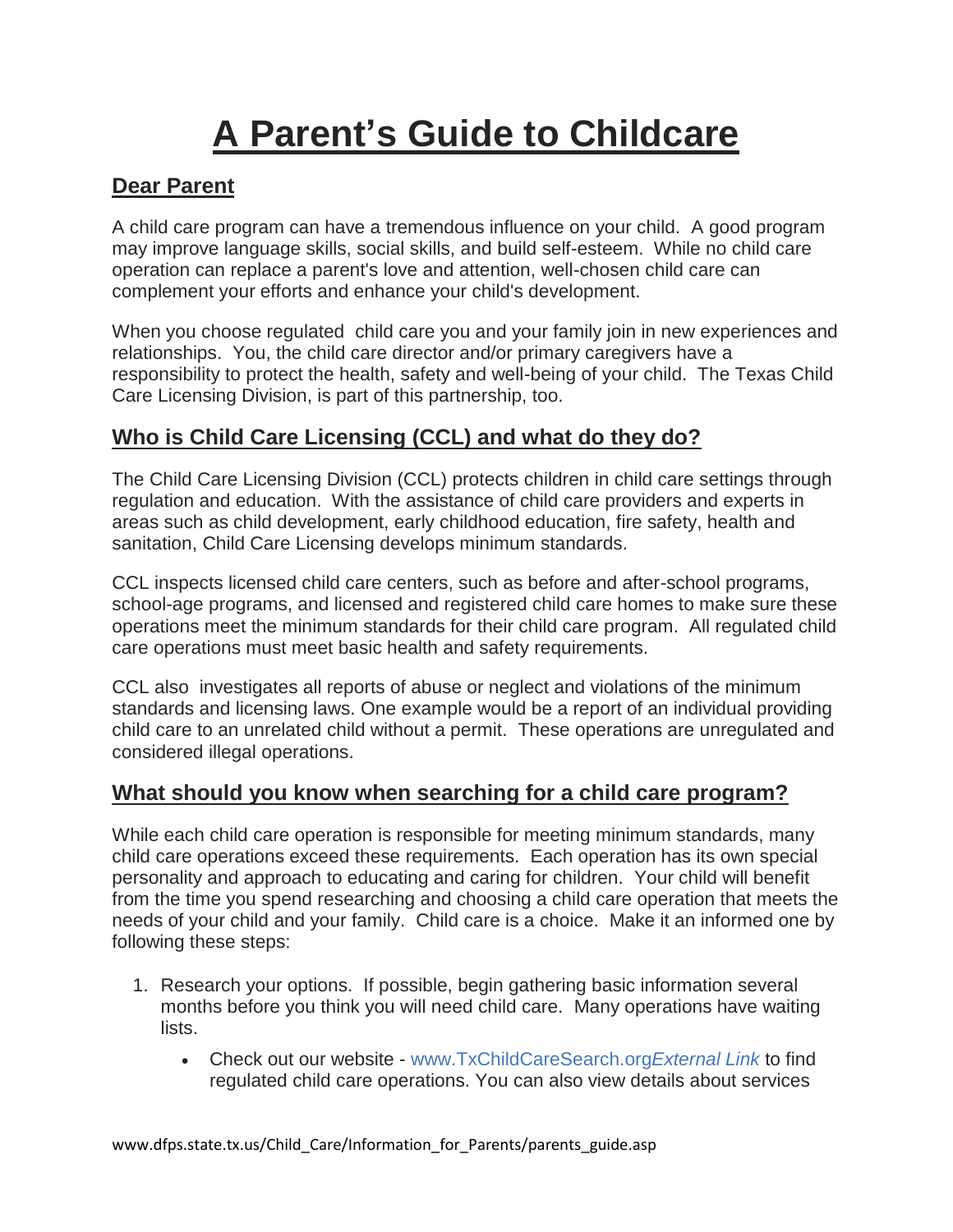offered by the child care operation, inspection dates, and any minimum standard violations.

- Check out our website [www.dfps.state.tx.us](https://www.dfps.state.tx.us/Child_Care/Child_Care_Standards_and_Regulations/default.asp) to view the minimum standards for the type of child care program you are interested in
- Talk to friends, family, and other parents about their recommendations of regulated child care.
- 2. Narrow your list to a few child care centers or homes that interest you.
	- Arrange to visit the child care operations to compare their programs. If you did not review the inspection reports on our website, you will want to ask each operation about their history with Licensing.
	- Visit the operation when children are in care so you can see the type of activities the children are engaged in and you can see how the caregiver interacts with children. Keep in mind the individual needs of your child. Imagine what it would be like to spend 10 hours every day in that environment. You may want to ask if you could bring your child to the operation and spend a couple of hours so your child can explore the operation and interact with the caregiver.
	- Meet with the caregiver or Director. Discuss any of your concerns and make sure your questions are answered to your satisfaction. Use the Top 10 Questions to Discuss [when Choosing Child Care](http://www.dfps.state.tx.us/Child_Care/Dont_Be_In_The_Dark/parent_tips.asp) when talking with the caregiver and Director. If you have any reservations about the caregiver or the operation, trust your instincts and keep looking. You may want to come back to the operation unannounced.
- 3. Make a pros and cons list and choose the most appropriate child care program for your child and your family. If you have any specific questions about an operation's compliance with minimum standards before you make your choice feel free to contact your [local Licensing office.](https://www.dfps.state.tx.us/Child_Care/Local_Child_Care_Licensing_Offices/default.asp)

#### **What responsibilities do you have as a parent?**

It is important that you establish a good relationship with your child care operation. Parent involvement and active communication can ensure a positive child care experience for both you and your child. Here are some other responsibilities you have as a parent:

- Provide the necessary information. The child care operation must obtain certain information from the parent about their child upon enrollment. It is important you provide this information so the child care operation can ensure the health and safety of your child. Some examples are:
	- $\circ$  Complete list of emergency contacts and persons your child may be released to.
	- $\circ$  Emergency care authorization and physician information.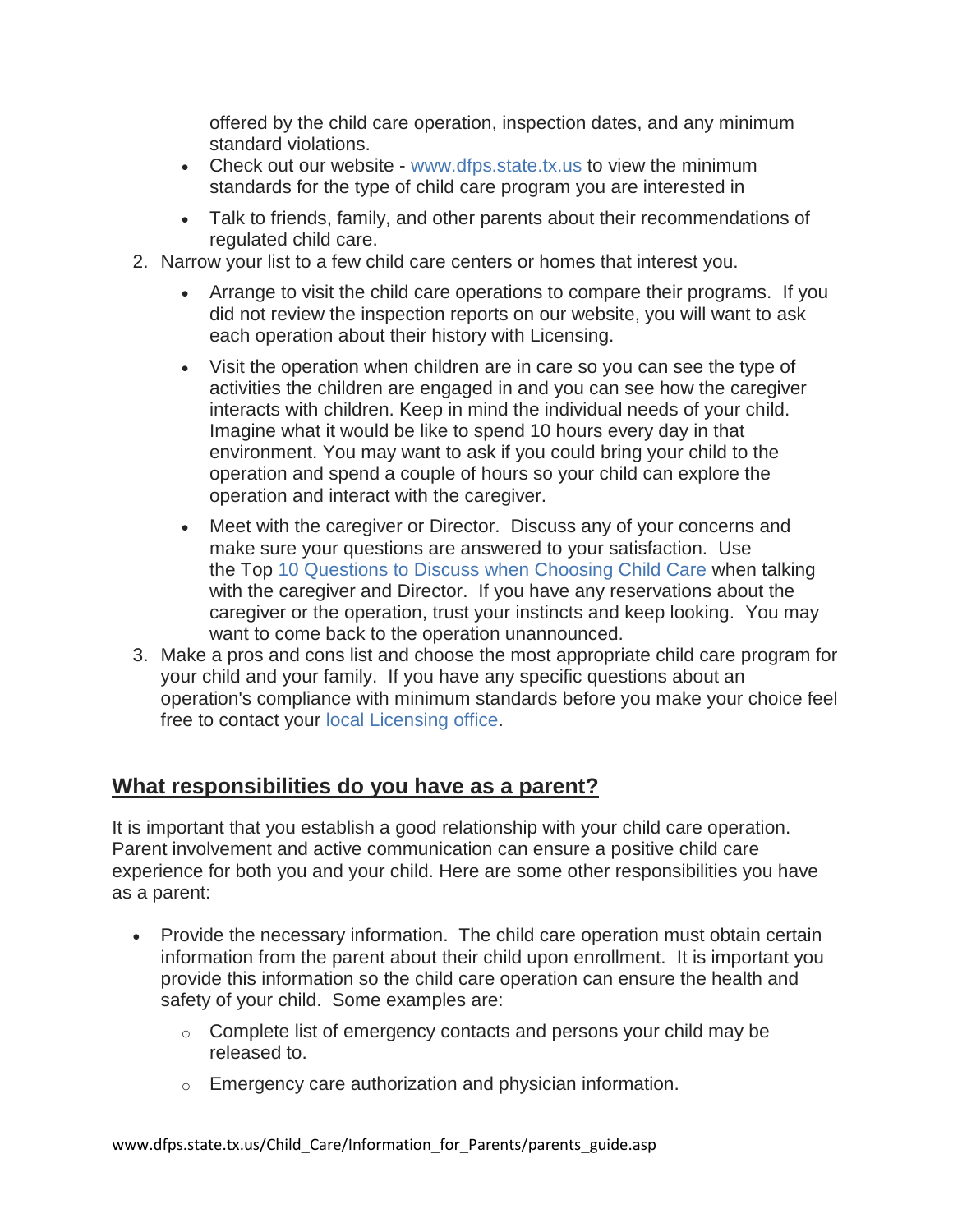- o Current list of immunizations.
- o Preschool health statement.
- o Indication of any special needs or allergies.
- o Medication authorizations.
- Read all the material the child care operation provides to you. A licensed or registered child care provider is required to provide you with a copy of their operational policies. It is important that you read, understand, and ask any questions.
- Keep talking with your child's caregiver. Good communication with your child and child's caregiver is vital from the very beginning and will help ensure good care for your child. Be mindful that a caregiver's main responsibility is the supervision and care of children. If having a discussion with your caregiver becomes a distraction, it may be a good idea to set up a conference time.
- Be your child's advocate. Ask your child about their day, what they did, who they saw or anything special that day. Share their excitement about new friends, new skills, listen to their concerns and give them a chance to boast about their achievements.

#### **What should you do when you have concerns?**

You may find yourself displeased about something that has happened at your child's child care operation. It is important you communicate your concerns with the director or caregiver. There may be a misunderstanding that can easily be resolved.

If you feel the situation isn't resolved and you believe the operation is not meeting the minimum standards, you should report your concerns to a local Licensing office or contact our Child Abuse Hotline at 1-800-252-5400. Licensing staff will investigate all reports of minimum standard violations.

If you suspect your child has been abused or neglected you must report the situation immediately to the Child Abuse Hotline. Parents who suspect that their child has been abused in child care sometimes remove their child from the operation, but do not report the problem. This leaves other children in danger. Be seriously concerned with your child care operation if you see that:

- Parents are not encouraged or allowed to visit the operation during the day.
- Children are left without direct adult supervision.
- Classrooms are continually out of control or there appears to be too many children in care.
- Caregivers are scolding and yelling at children.
- Caregivers are physically rough with children and allow rough play.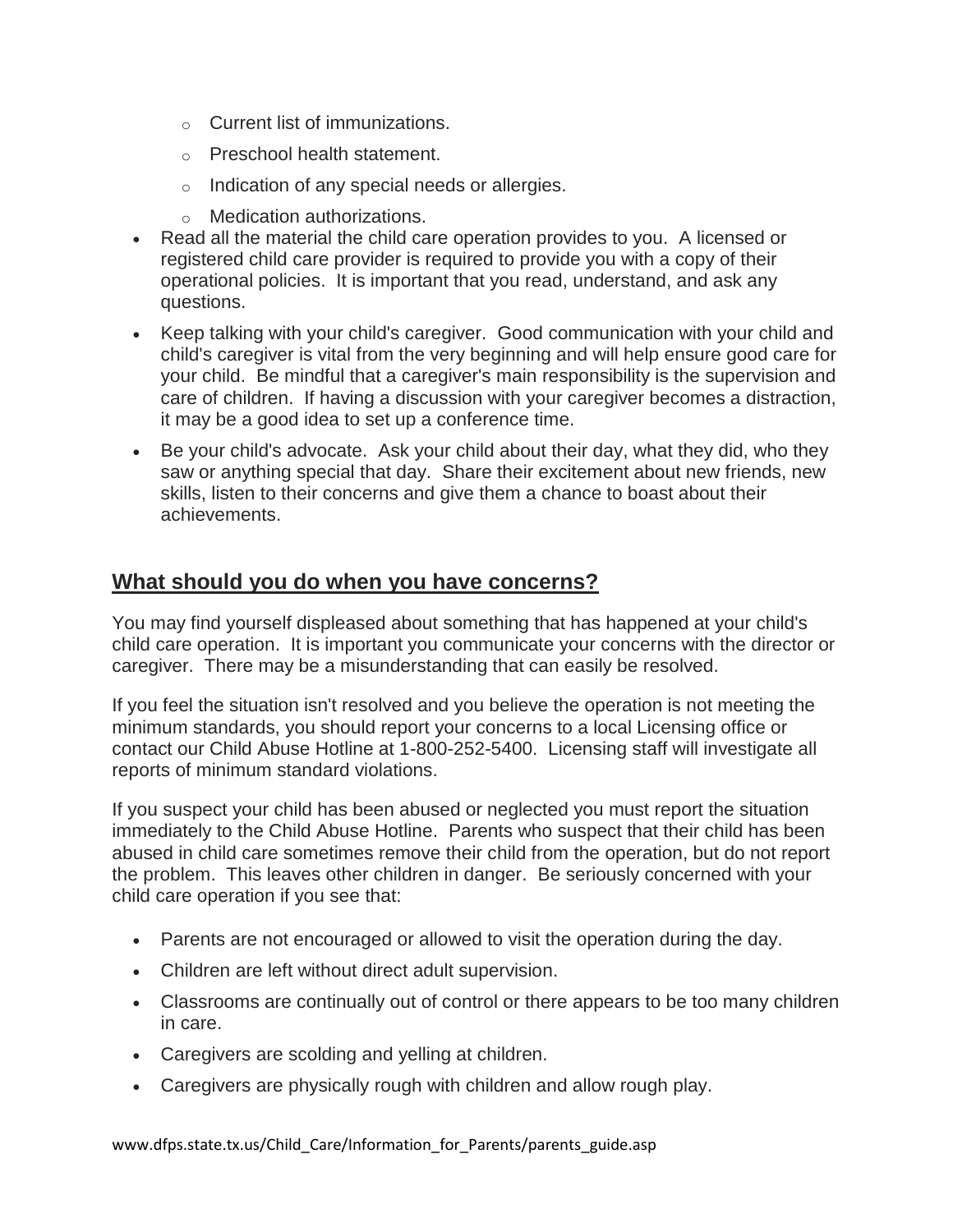- The operation is unsanitary or has unsafe conditions.
- Your child is unhappy about being left at the facility and this doesn't improve over time.
- You child comes home with unexplained bruises or injuries.
- Infants are napping in unsafe sleep conditions.

### More Information

- [Local Child Care Licensing Offices](https://www.dfps.state.tx.us/Child_Care/Local_Child_Care_Licensing_Offices/default.asp) (see info below)
- Child Care Information Line: 1-800-862-5252

### Child Care Licensing Offices

Please note that the child care licensing offices listed below are open Monday through Friday during business hours.

### Houston Area

**Houston E** P.O. Box 16017 Houston, Texas 77222-6017 (713) 940-3009

## Contacts for 24-hour Child Care Operations

Call the office for your region with questions about 24-hour residential child care options. If you are not sure what region you're in, check our [Counties in DFPS Regions and Districts](https://www.dfps.state.tx.us/contact_us/counties.asp?r=all) page.

| Contacts for 24-hour child care operations, by Region          |                  |
|----------------------------------------------------------------|------------------|
| <b>Region</b>                                                  | <b>Phone</b>     |
| Region 1 (Panhandle)                                           | $(806)$ 677-7676 |
| Regions 2 and 9 (West Texas)                                   | $(325)$ 691-8254 |
| Region 3 (North Texas)                                         | $(817)$ 543-3965 |
| Regions 4, 5, and 6 (East Texas, Southeast Texas, and Houston) | $(713)$ 696-7184 |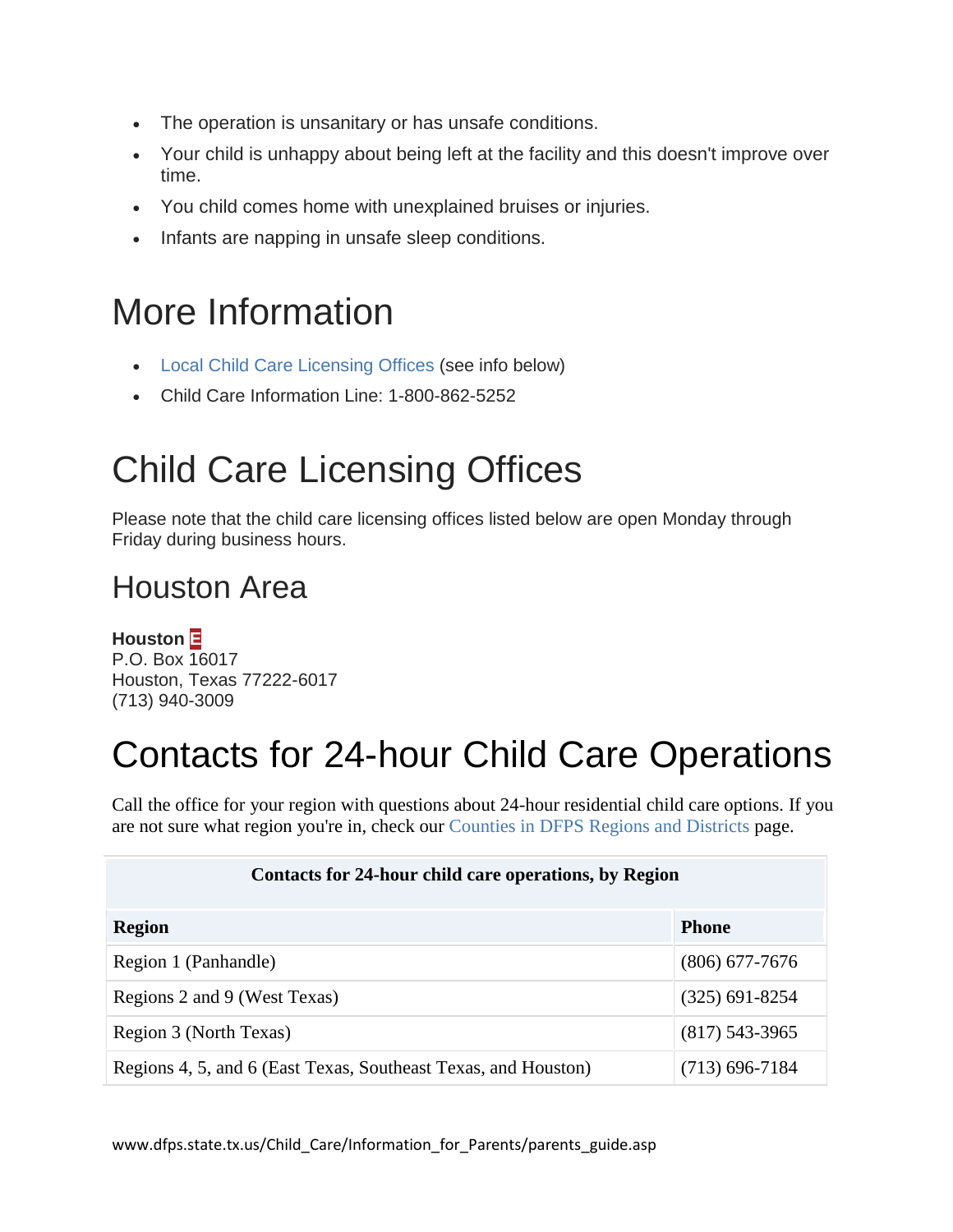| Contacts for 24-hour child care operations, by Region |                    |
|-------------------------------------------------------|--------------------|
| <b>Region</b>                                         | <b>Phone</b>       |
| Region 7 (Central Texas North)                        | $(512) 834 - 3233$ |
| Region 8 (Central Texas South)                        | $(210)$ 304-3958   |
| Region 10 (El Paso and Big Bend)                      | $(915) 834 - 5731$ |
| Region 11 (South Texas)                               | $(361)$ 878-3617   |

See Page below. Please print it, sign it, and return it with your enrollment packet.